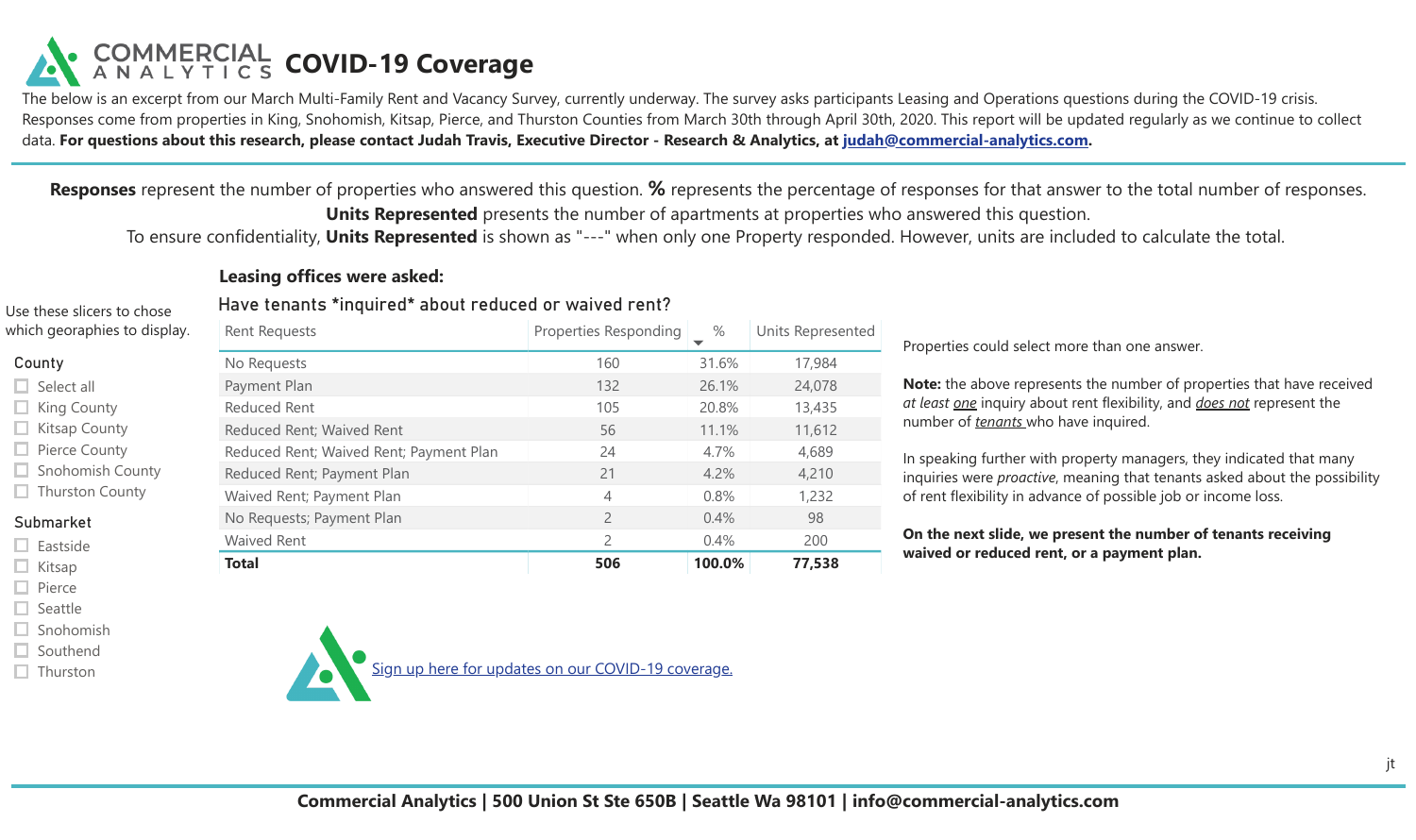The below is an excerpt from our March Multi-Family Rent and Vacancy Survey, currently underway. The survey asks participants Leasing and Operations questions during the COVID-19 crisis. Responses come from properties in King, Snohomish, Kitsap, Pierce, and Thurston Counties from March 30th through April 30th, 2020. This report will be updated regularly as we continue to collect data. **For questions about this research, please contact Judah Travis, Executive Director - Research & Analytics, at [judah@commercial-analytics.com.](mailto:judah@commercial-analytics.com)**

**Responses** represent the number of properties who answered this question. **%** represents the percentage of responses for that answer to the total number of responses. **Units Represented** presents the number of apartments at properties who answered this question.

To ensure confidentiality, **Units Represented** is shown as "---" when only one Property responded. However, units are included to calculate the total.

| Use these slicers to chose                                                                                                    | <b>On April 8th, we began asking</b>                                                                                                                       | <b>Reduced Rent</b>                                                                                                                                        | <b>Waived Rent</b>                       | Payment Plan                        | <b>Payment Plans</b>                                       |
|-------------------------------------------------------------------------------------------------------------------------------|------------------------------------------------------------------------------------------------------------------------------------------------------------|------------------------------------------------------------------------------------------------------------------------------------------------------------|------------------------------------------|-------------------------------------|------------------------------------------------------------|
| which georaphies to display.<br>County<br>$\checkmark$<br>$\Box$ Select all<br>$\Box$ King County                             | Properties how many tenants had<br>applied for Reduced Rent, Waived<br>Rent, or Payment Plans-- and how<br>many tenants have been granted<br>one of these. | 64<br><b>Properties Responding</b>                                                                                                                         | 39<br>Properties Responding              | 148<br><b>Properties Responding</b> |                                                            |
|                                                                                                                               |                                                                                                                                                            | 1,247<br><b>Tentants Applied</b>                                                                                                                           | 210<br><b>Tentants Applied</b>           | 1,263<br><b>Tenants Applying</b>    | 82%                                                        |
| $\Box$ Kitsap County<br>$\Box$ Pierce County<br>$\Box$ Snohomish County                                                       | Here are our results through                                                                                                                               | 3<br><b>Tenants Granted</b>                                                                                                                                | $\overline{0}$<br><b>Tenants Granted</b> | 1,035<br><b>Tenants Granted</b>     | of tenants who applied for a<br>Payment Plan received one. |
| $\Box$ Thurston County<br>Submarket<br>$\checkmark$                                                                           | May 1st.                                                                                                                                                   | 0.2%<br>% Granted                                                                                                                                          | 0%<br>% Granted                          | 82%<br>% Granted                    |                                                            |
| $\Box$ Eastside<br>$\Box$ Kitsap<br>$\Box$ Pierce<br>$\Box$ Seattle<br>$\Box$ Snohomish<br>$\Box$ Southend<br>$\Box$ Thurston |                                                                                                                                                            | In speaking further with leasing offices and management companies tenants who are seeking<br>payment plans need to show proof of hardship due to COVID-19. |                                          |                                     |                                                            |

jt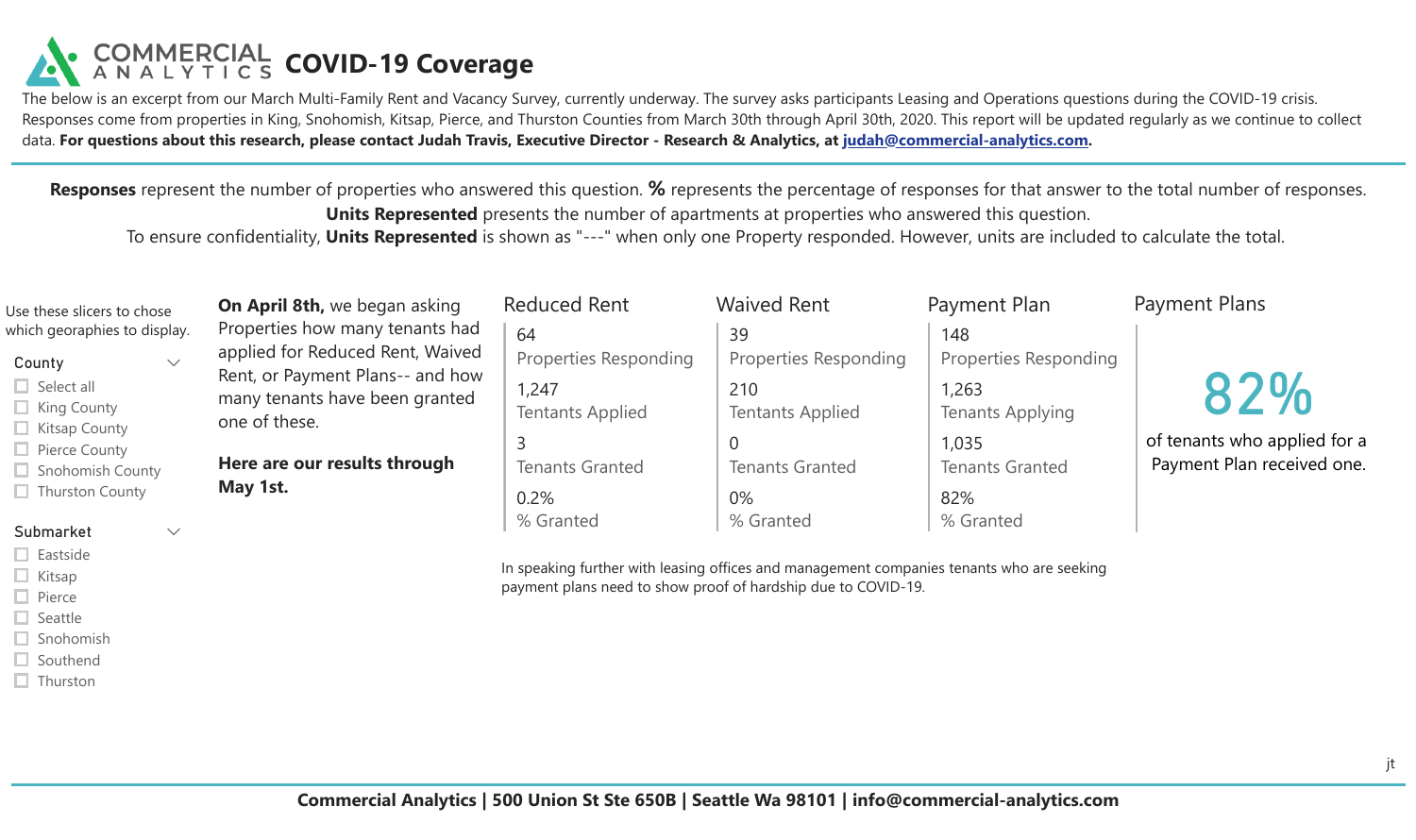The below is an excerpt from our March Multi-Family Rent and Vacancy Survey, currently underway. The survey asks participants Leasing and Operations questions during the COVID-19 crisis. Responses come from properties in King, Snohomish, Kitsap, Pierce, and Thurston Counties from March 30th through April 30th, 2020. This report will be updated regularly as we continue to collect data. **For questions about this research, please contact Judah Travis, Executive Director - Research & Analytics, at [judah@commercial-analytics.com](mailto:judah@commercial-analytics.com).**

**Responses** represent the number of properties who answered this question. **%** represents the percentage of responses for that answer to the total number of responses. **Units Represented** presents the number of apartments at properties who answered this question.

1/1

To ensure confidentiality, **Units Represented** is shown as "---" when only one Property responded. However, units are included to calculate the total.

|                                           | <b>Leasing offices</b> | Are you currently offering concessions, and if so, what type? |                       |        |                   |
|-------------------------------------------|------------------------|---------------------------------------------------------------|-----------------------|--------|-------------------|
| were asked:<br>Use these slicers to chose |                        | Concessions                                                   | Properties Responding | $\%$   | Units Represented |
| which georaphies to display.              | Respondents            | <b>No</b>                                                     | 371                   | 69.3%  | 45,038            |
| County<br>$\checkmark$                    | could select more      | Two to three weeks free rent                                  | 28                    | 5.2%   | 3,656             |
| $\Box$ Select all                         | than one answer.       | Four weeks free rent                                          | 17                    | 3.2%   | 3,621             |
| $\Box$ King County                        |                        | Four weeks free rent; Select Units Only                       | 16                    | 3.0%   | 3,800             |
| $\Box$ Kitsap County                      |                        | Reduced deposit                                               | 14                    | 2.6%   | 3,700             |
| $\Box$ Pierce County                      |                        | One week free rent                                            | 11                    | 2.1%   | 1,616             |
| $\Box$ Snohomish County                   |                        | \$500 off move in                                             | 9                     | 1.7%   | 2,128             |
| $\Box$ Thurston County                    |                        | six weeks free rent                                           | 9                     | 1.7%   | 1,655             |
| Submarket<br>$\checkmark$                 |                        | Reduced deposit; Select Units Only                            | $\overline{7}$        | 1.3%   | 2,620             |
| $\Box$ Eastside                           |                        | \$1000 off move in                                            | 6                     | 1.1%   | 877               |
| $\Box$ Kitsap                             |                        | Two to three weeks free rent;Select Units Only                | 6                     | 1.1%   | 1,274             |
| $\Box$ Pierce                             |                        | Free parking                                                  | $\mathsf{3}$          | 0.6%   | 458               |
| $\Box$ Seattle                            |                        | Other                                                         | 3                     | 0.6%   | 190               |
| $\Box$ Snohomish                          |                        | Two to three weeks free rent; Reduced deposit                 | 3                     | 0.6%   | 577               |
| $\Box$ Southend                           |                        | Four weeks free rent; Reduced deposit                         | $\overline{2}$        | 0.4%   | 626               |
| $\Box$ Thurston                           |                        | Four weeks free rent; Reduced deposit; Select Units Only      | $\overline{2}$        | 0.4%   | 1,052             |
|                                           |                        | Four weeks free rent; Two to three weeks free rent            | $\overline{2}$        | 0.4%   | 191               |
|                                           |                        | Gift Card                                                     | $\overline{2}$        | 0.4%   | 379               |
|                                           |                        | No deposit                                                    | $\overline{2}$        | 0.4%   | 224               |
|                                           |                        | six weeks free rent; Free parking                             | $\overline{2}$        | 0.4%   | 474               |
|                                           |                        | <b>Total</b>                                                  | 535                   | 100.0% | 77,923            |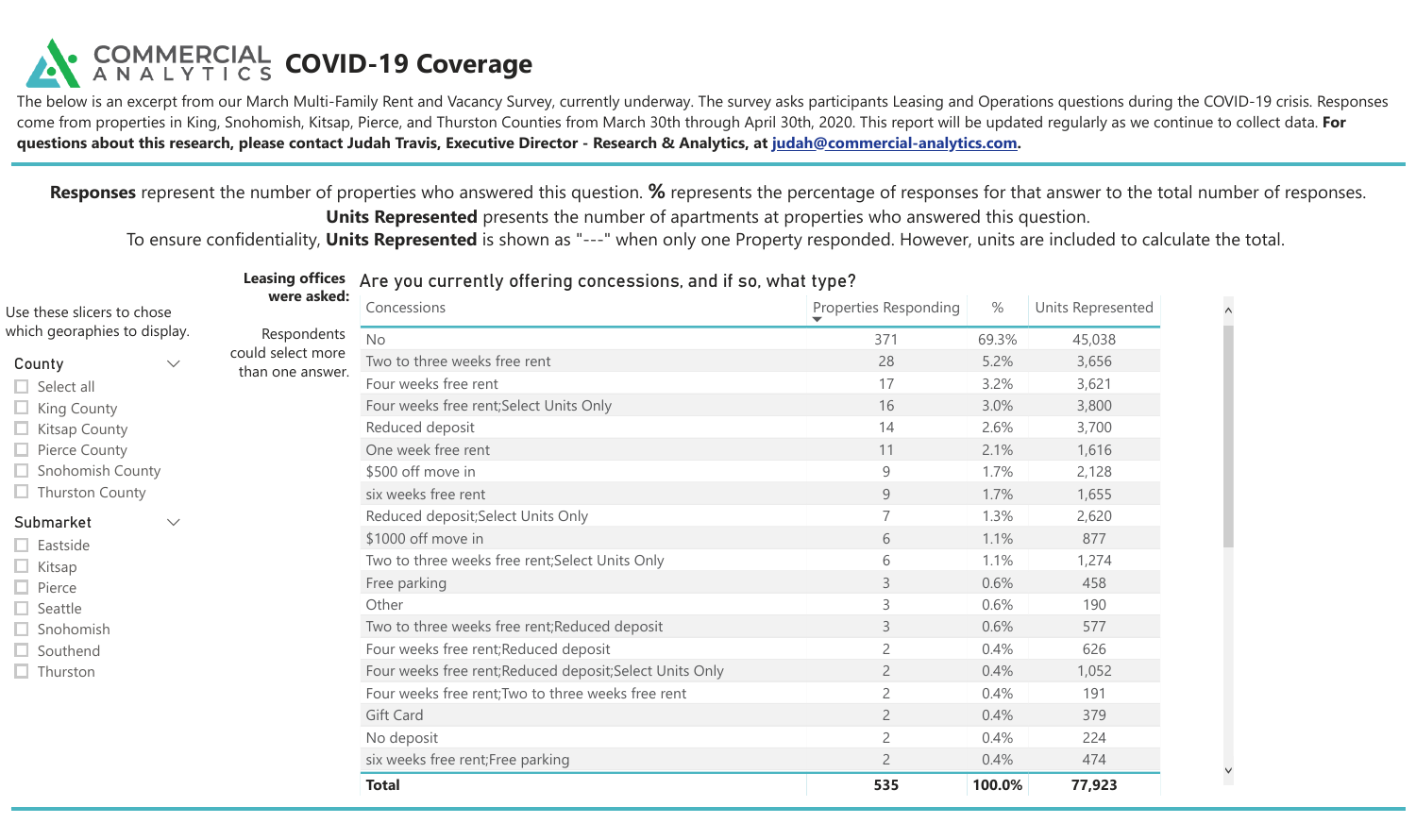The below is an excerpt from our March Multi-Family Rent and Vacancy Survey, currently underway. The survey asks participants Leasing and Operations questions during the COVID-19 crisis. Responses come from properties in King, Snohomish, Kitsap, Pierce, and Thurston Counties from March 30th through April 30th, 2020. This report will be updated regularly as we continue to collect data. **For questions about this research, please contact Judah Travis, Executive Director - Research & Analytics, at [judah@commercial-analytics.com](mailto:judah@commercial-analytics.com).**

### **Concessions History**

1/1

### % of Properties Offering Concessions

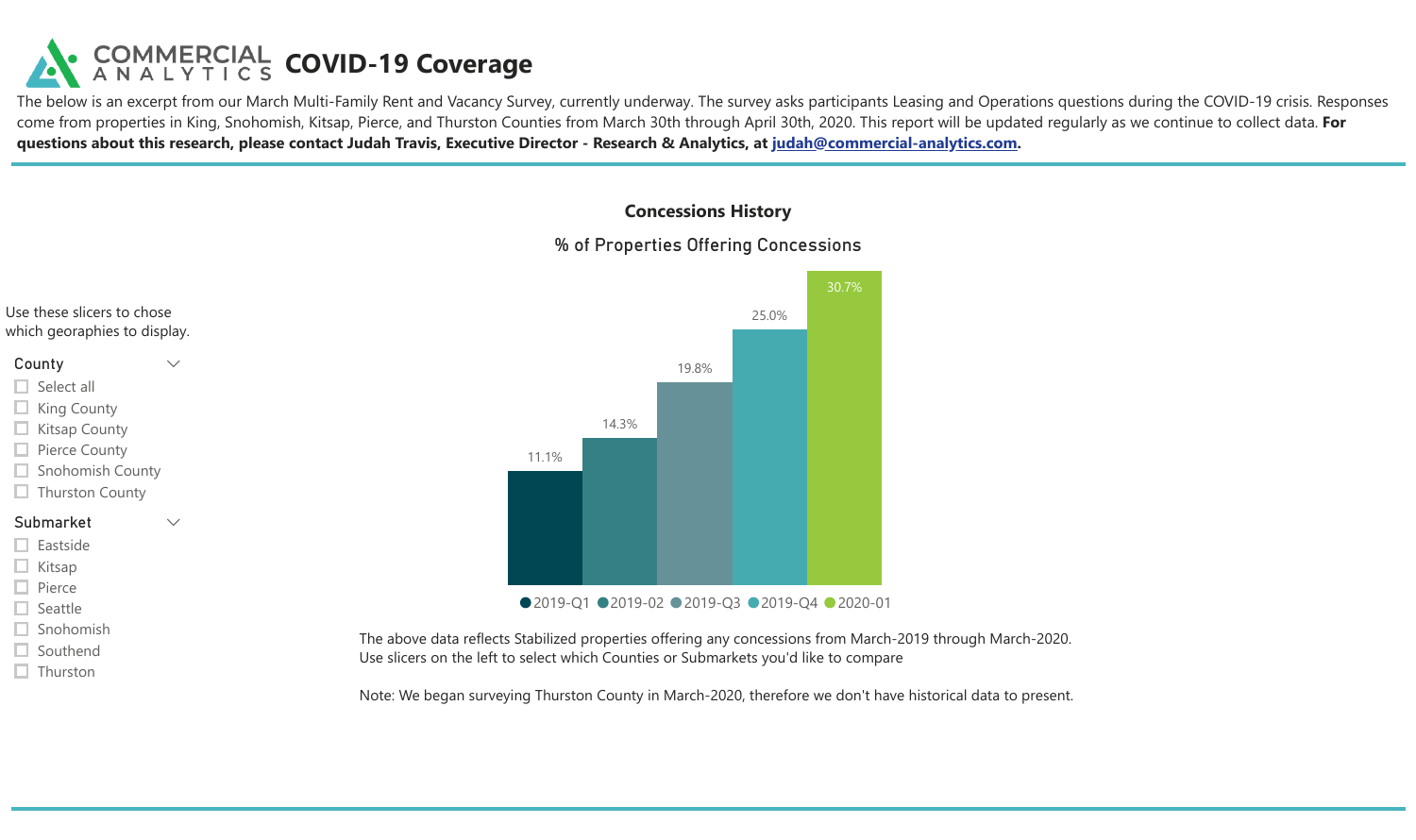The below is an excerpt from our March Multi-Family Rent and Vacancy Survey, currently underway. The survey asks participants Leasing and Operations questions during the COVID-19 crisis. Responses come from properties in King, Snohomish, Kitsap, Pierce, and Thurston Counties from March 30th through April 30th, 2020. This report will be updated regularly as we continue to collect data. **For questions about this research, please contact Judah Travis, Executive Director - Research & Analytics, at [judah@commercial-analytics.com](mailto:judah@commercial-analytics.com,subject:COVID-19%20Coverage).**

**Responses** represent the number of properties who answered this question. **%** represents the percentage of responses for that answer to the total number of responses. **Units Represented** presents the number of apartments at properties who answered this question.

To ensure confidentiality, **Units Represented** is shown as "---" when only one Property responded. However, units are included to calculate the total.

### **Leasing offices were asked:**

#### Use these slicers to chose which georaphies to display.

| County |  |
|--------|--|
|--------|--|

- Select all
- $\Box$  King County
- $\Box$  Kitsap County
- $\Box$  Pierce County
- $\Box$  Snohomish County
- $\Box$  Thurston County
- Submarket
- $\Box$  Eastside
- $\Box$  Kitsap
- $\Box$  Pierce
- $\Box$  Seattle
- Snohomish  $\Box$  Southend
- $\Box$  Thurston

#### Are your leasing offices currently staffed and open? Current Staffing Properties Responding  $\blacktriangledown$ % Units Represented Regular Staffing 379 74.8%

| Total            | 507 | 100.0% | 80,876 |
|------------------|-----|--------|--------|
| Not Open         | 18  | 3.6%   | 2,696  |
| Other            | 32  | 6.3%   | 2,256  |
| Minimal Staffing | 78  | 15.4%  | 13,439 |
| Regular Staffing | 379 | 74.8%  | 62,485 |

Respondents could select only one answer.

### **Leasing offices were asked:**

### Are you experiencing a decrease in leasing interest?

| Decreased Interest<br>▴     | Properties Responding | $\%$   | Units Represented |
|-----------------------------|-----------------------|--------|-------------------|
| NA No Vacancy               | 41                    | 8.8%   | 1,977             |
| <b>No</b>                   | 110                   | 23.7%  | 18,393            |
| Other                       | 12                    | 2.6%   | 1,632             |
| Significantly Less Interest | 31                    | 6.7%   | 5,569             |
| Slightly Less Interest      | 171                   | 36.8%  | 25,911            |
| Yes                         | 100                   | 21.5%  | 17,805            |
| <b>Total</b>                | 465                   | 100.0% | 71,287            |

Are your leasing offices currently staffed and open?



### Are you experiencing a decrease in leasing interest?



**Commercial Analytics | 500 Union St Ste 650B | Seattle Wa 98101 | info@commercial-analytics.com**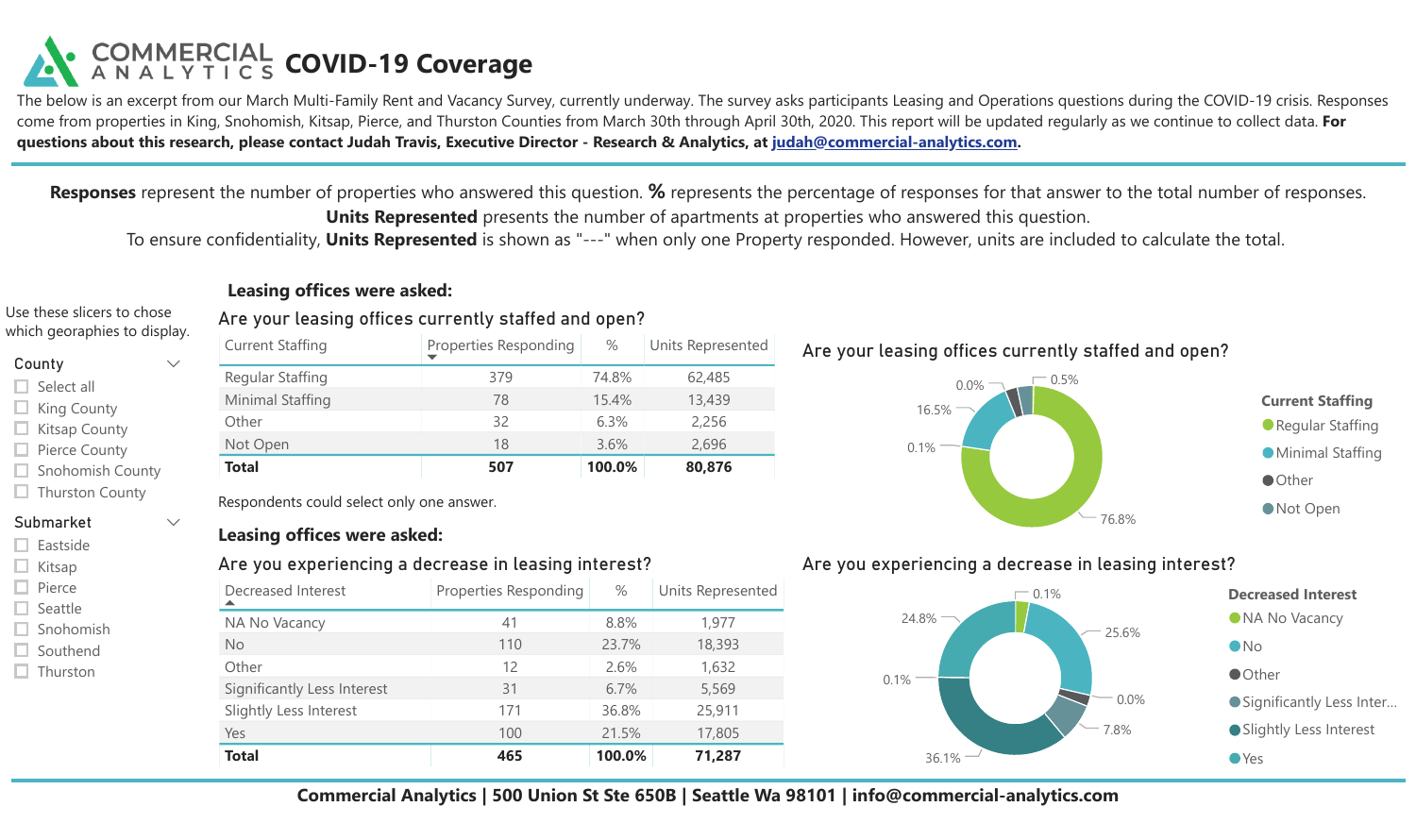The below is an excerpt from our March Multi-Family Rent and Vacancy Survey, currently underway. The survey asks participants Leasing and Operations questions during the COVID-19 crisis. Responses come from properties in King, Snohomish, Kitsap, Pierce, and Thurston Counties from March 30th through April 30th, 2020. This report will be updated regularly as we continue to collect data. **For questions about this research, please contact Judah Travis, Executive Director - Research & Analytics, at [judah@commercial-analytics.com](mailto:judah@commercial-analytics.com,subject:COVID-19%20Coverage).**

**Responses** represent the number of properties who answered this question. **%** represents the percentage of responses for that answer to the total number of responses. **Units Represented** presents the number of apartments at properties who answered this question.

To ensure confidentiality, **Units Represented** is shown as "---" when only one Property responded. However, units are included to calculate the total.

### County

### $\Box$  Select all

- $\Box$  King County
- $\Box$  Kitsap County
- $\Box$  Pierce County
- $\Box$  Snohomish County
- $\Box$  Thurston County

### Submarket

- $\Box$  Eastside
- $\Box$  Kitsap
- $\Box$  Pierce
- $\Box$  Seattle
- $\Box$  Snohomish
- $\Box$  Southend
- $\Box$  Thurston

## **Leasing offices were asked:**

### Are you currently showing apartments?

| <b>Currently Showing</b> | Properties<br>Responding | %      | Units Represented |
|--------------------------|--------------------------|--------|-------------------|
| Yes                      | 397                      | 81.2%  | 71,280            |
| No                       | 54                       | 11.0%  | 5,081             |
| NA - No Vacancy          | 38                       | 7.8%   | 1,406             |
| <b>Total</b>             | 489                      | 100.0% | 77,767            |

Respondents could select only one answer.

### Are you currently showing apartments?



## **Leasing offices were asked:**

### If so, how are you showing?

| Showing How                                            | Properties<br>Responding<br>▼ | $\%$   | Units Represented |
|--------------------------------------------------------|-------------------------------|--------|-------------------|
| Online or Virtual Tours                                | 239                           | 77.3%  | 52,282            |
| By Appointment Only                                    | 27                            | 8.7%   | 2,683             |
| By Appointment Only; Online or Virtual Tours           | 21                            | 6.8%   | 3,367             |
| Other                                                  | 6                             | 1.9%   | 1,208             |
| Walk-ins                                               | 6                             | 1.9%   | 606               |
| Online or Virtual Tours; Other                         | $\overline{4}$                | 1.3%   | 733               |
| By Appointment Only; Online or Virtual Tours; Other    | $\mathcal{P}$                 | 0.6%   | 284               |
| Walk-ins; By Appointment Only; Online or Virtual Tours | $\overline{c}$                | 0.6%   | 109               |
| Walk-ins; By Appointment Only                          | 1                             | 0.3%   |                   |
| Walk-ins; Online or Virtual Tours                      |                               | 0.3%   | ---               |
| <b>Total</b>                                           | 309                           | 100.0% | 61,626            |

Respondents could select more than one answer.